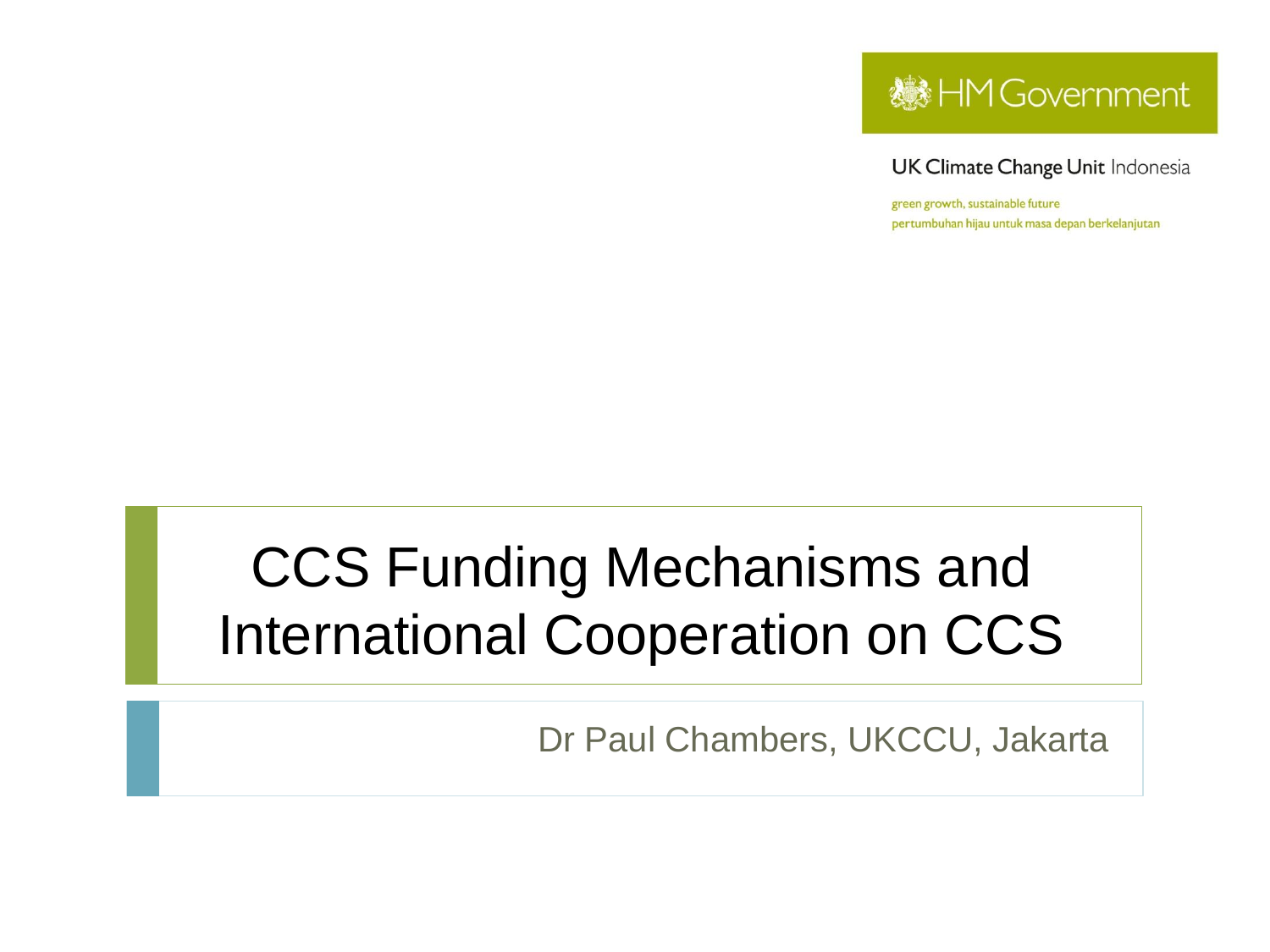

**UK Climate Change Unit Indonesia** 

green growth, sustainable future pertumbuhan hijau untuk masa depan berkelanjutan

- ▶ IEA analysis suggests that global mitigation costs to 2050 would be 70% higher without CCS - so surely CCS is a cost-effective technology choice?
- ▶ Yes but only relative to even more expensive low C alternatives. Still much more costly than BAU.
- Without a global cap and a global carbon price can this be translated into an economic incentive at national level, and for individual companies and investors?
- ▶ BECCS similar but may be able to blend with RE incentives and add value of additional carbon saving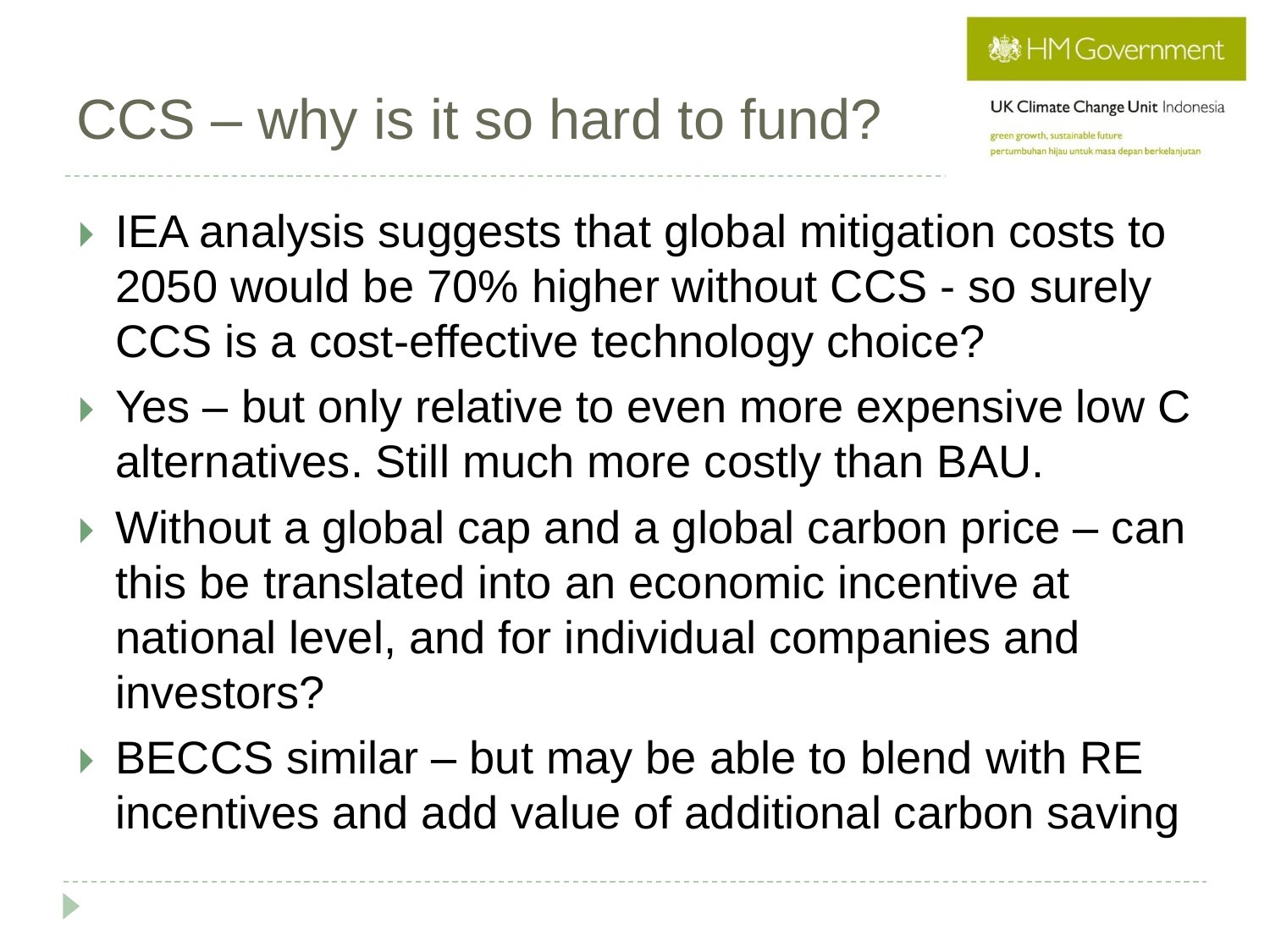### Financing CCS in Emerging Economies

#### **機HMGovernment**

**UK Climate Change Unit Indonesia** 

green growth, sustainable future pertumbuhan hijau untuk masa depan berkelanjutan

#### POSITIVE

- ▶ Emerging economies provide low cost options to aid commercialisation of CCS
- ▶ Bulk of deployment will need to be in emerging economies rather than developed countries
- $\triangleright$  CO<sub>2</sub> mitigation in all countries required, and lead times are long – need to deploy in parallel
- ▶ Technology transfer and finance are key planks of UNFCCC deal

#### NEGATIVE

- Developed country governments that are supportive of CCS are often struggling to provide sufficient support to enable even domestic demonstrations to move forward.
- ▶ Policy frameworks in developing countries are often poorly developed and political commitment is patchy.
- ▶ Some countries prefer to focus on other commercially available technologies to reduce emissions from generation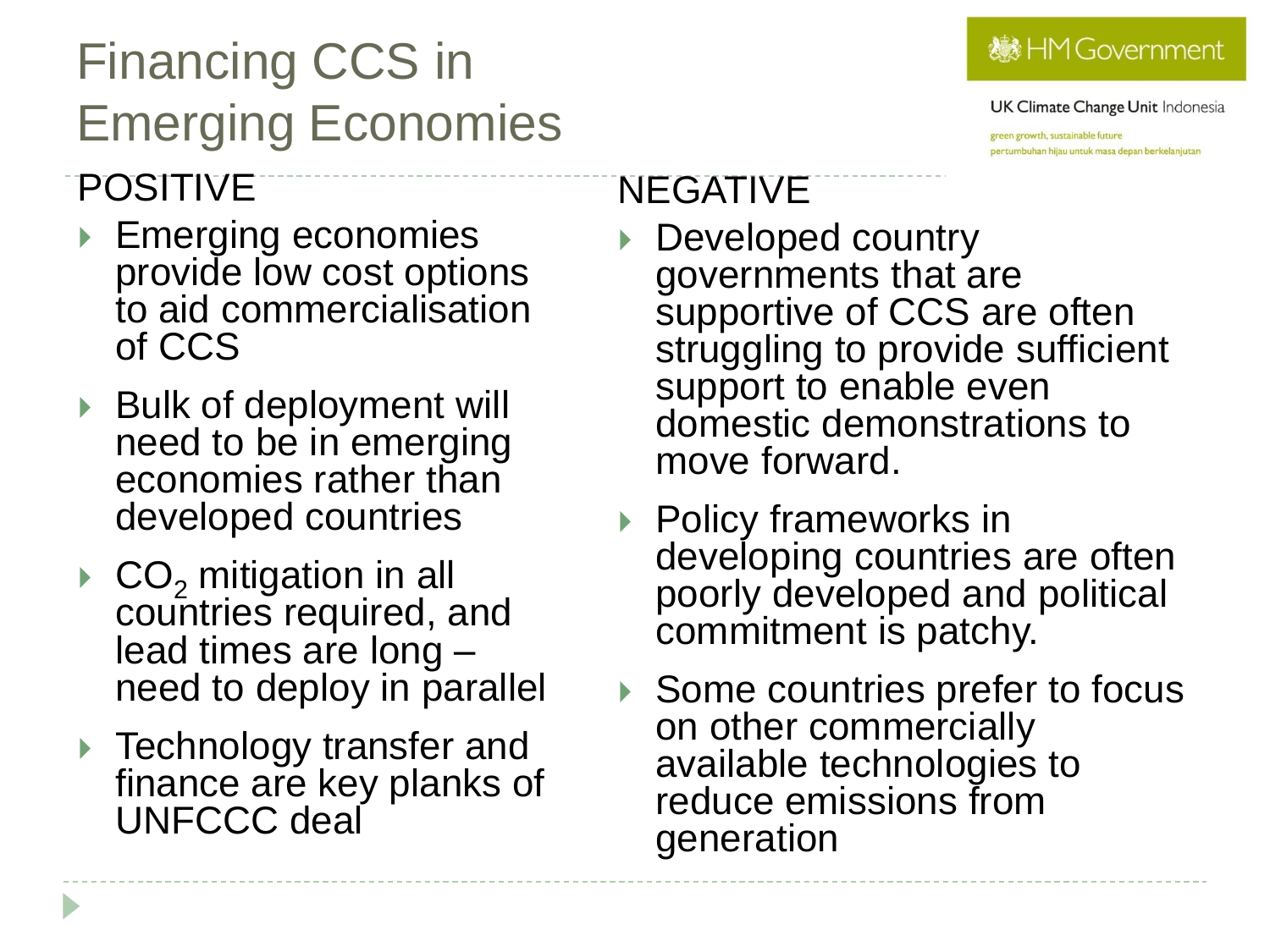

**UK Climate Change Unit Indonesia** 

pertumbuhan hijau untuk masa depan berkelanjutan

green growth, sustainable future

## What money exists for CCS?

Asian Development Bank CCS Trust Fund

established with a contribution from Government of Australia and GCCSI

#### World Bank CCS Trust Fund

 established with a contribution from Government of Norway and supplemented with money from GCCSI

#### CSLF Capacity Building Fund

 multidonor fund (including UK, USA, Norway, Australia and Canadian contributions)

#### UNFCCC Green Fund

 agreed in Durban that there would not be any technology window [meaning no guarantee of CCS projects being funded]

#### CDM revenues

▶ Durban decision means CCS projects are now eligible for CDM support but CDM is insufficient in isolation to meet costs of CCS demonstration activities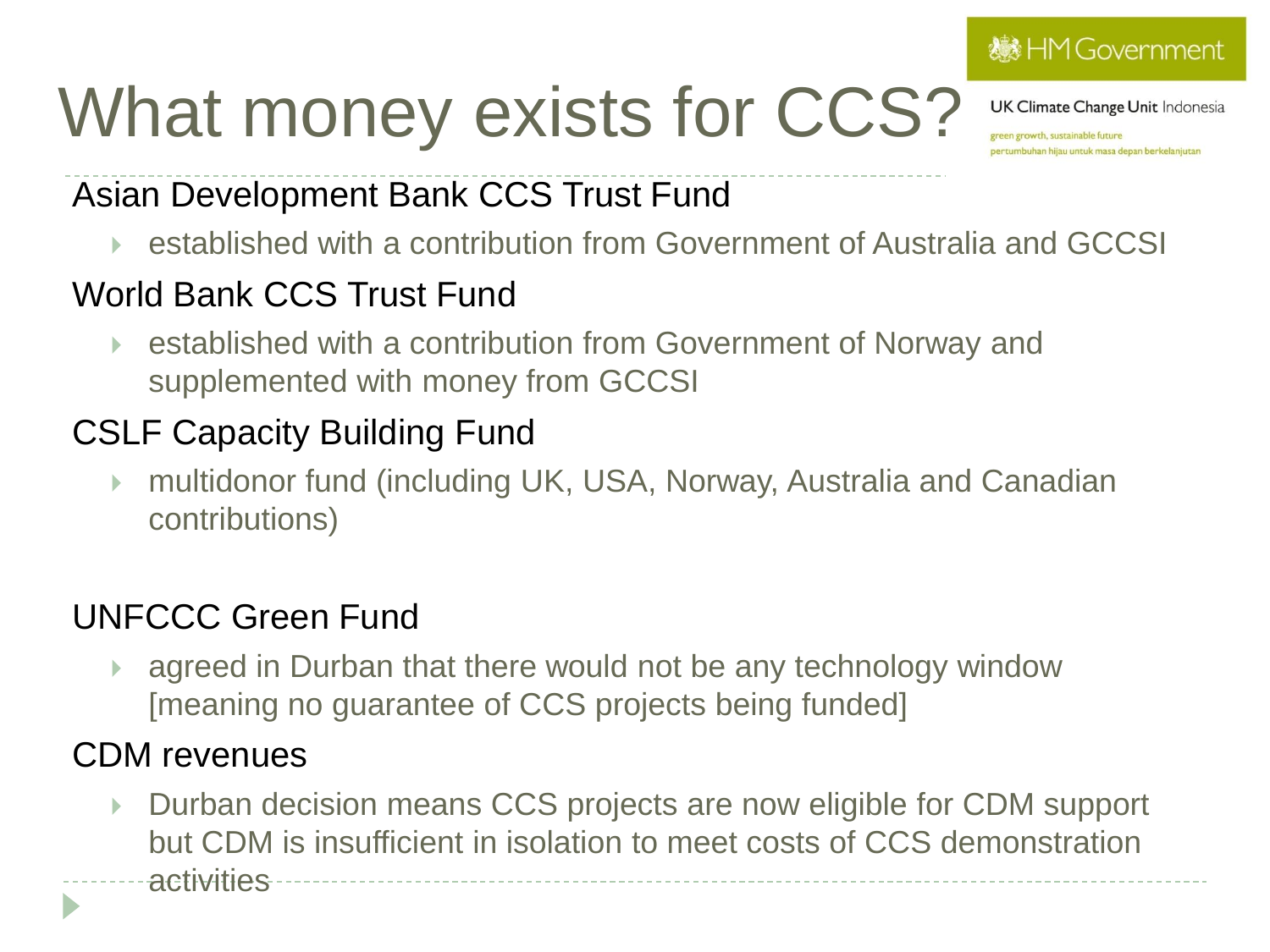

## What's the gap?

**UK Climate Change Unit Indonesia** 

green growth, sustainable future pertumbuhan hijau untuk masa depan berkelanjutan

- Much of the financing currently available is for technical assistance. Little project financing currently on the table (CDM being exception)
- Governments will only commit human resource to CCS if they see money available to support demonstration and deployment
- ▶ Operational costs of plants (power or industry) are increased when CCS deployed and in developing countries not always possible to pass increases downstream.
- Developed country governments are struggling to bridge gap to support domestic commercialisation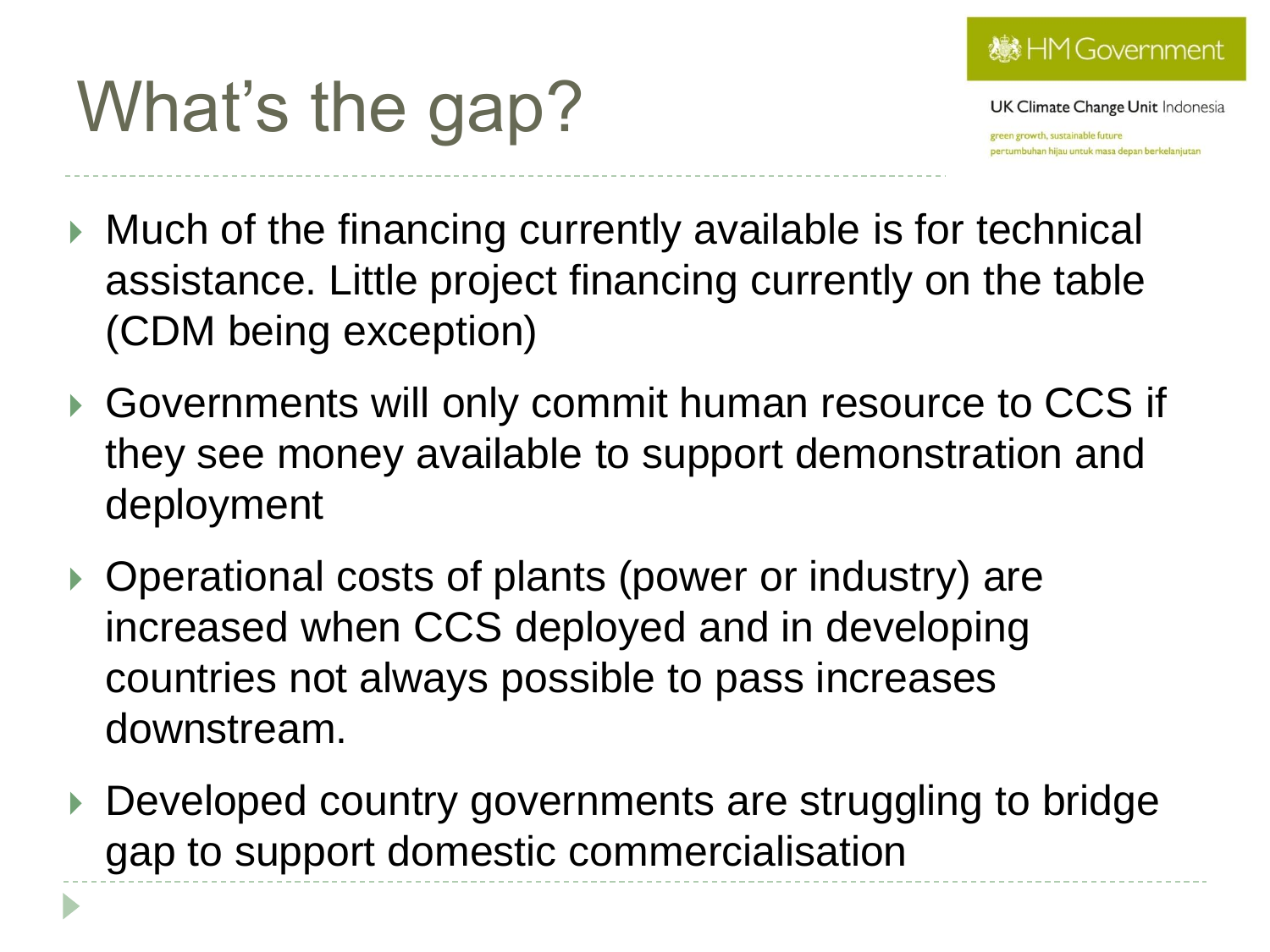

### What needs to happen?

**UK Climate Change Unit Indonesia** 

th, sustainable future nbuhan hijau untuk masa depan berkelanjutan

In the future – CCS needs to make sense in economic terms, under prevailing fuel and carbon costs. But this will require lower technology costs, lower energy penalty and much higher carbon price.

To get demonstration projects underway…

- ▶ Developed countries need to find a way of collaborating to mobilise large scale finance for demonstration in 3rd countries. Too costly for any one donor on its own.
- Developing countries, in conjunction with major energy supply companies need to look at ways of working together and sharing benefits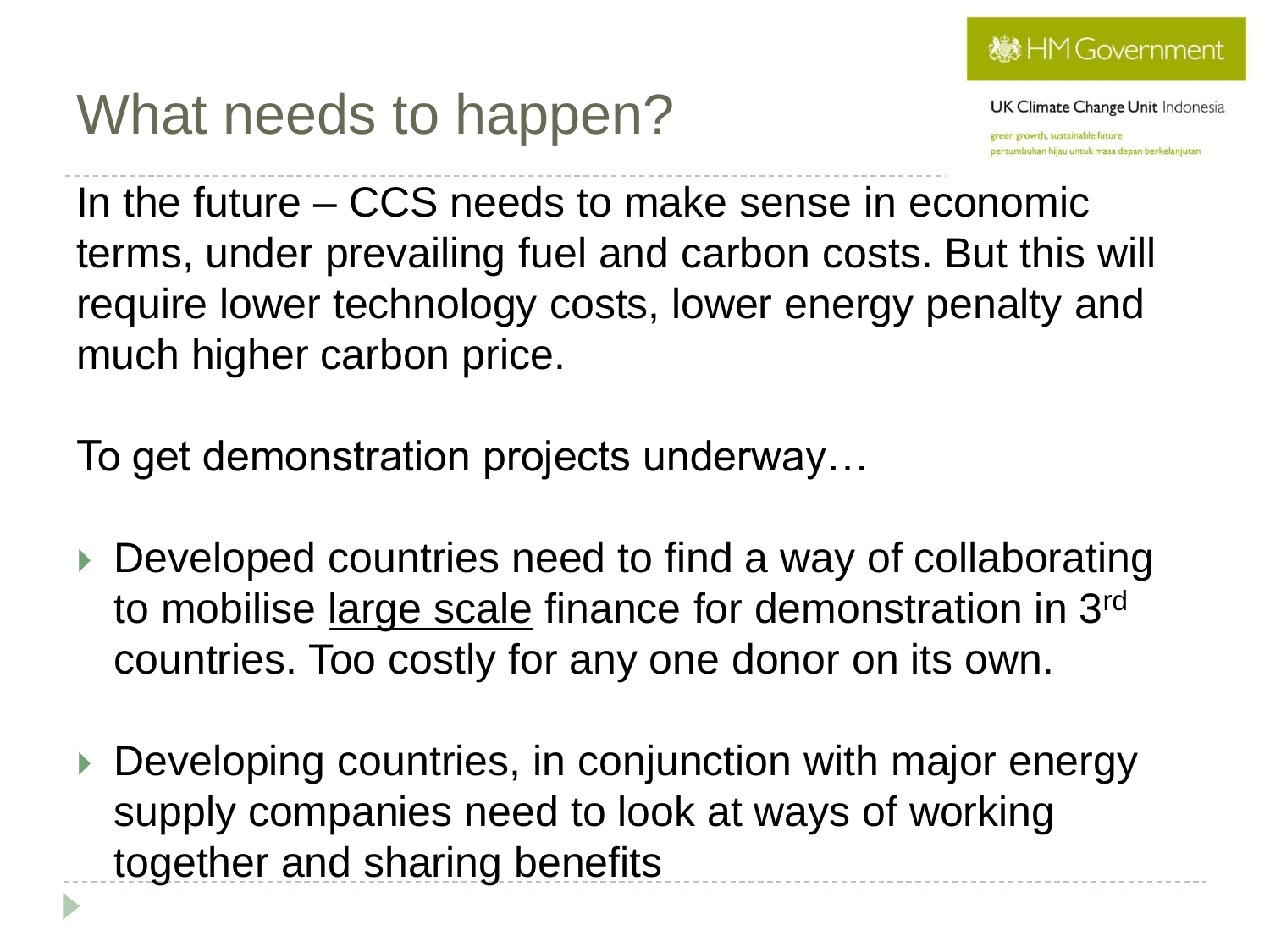

### UK activity to support CCS

**UK Climate Change Unit Indonesia** 

een growth, sustainable future pertumbuhan hijau untuk masa depan berkelanjutan

- ▶ £1bn committed to UK demonstration programme
- ▶ £60m commitment to supporting CCS activity in developing countries, via World Bank and ADB. Likely beneficiary countries include Indonesia
- ▶ Initiated the NZEC programme in China
- ▶ Provided support to CSLF capacity building activity
- Supported study: "*Understanding Carbon Capture and Storage Potential In Indonesia*"